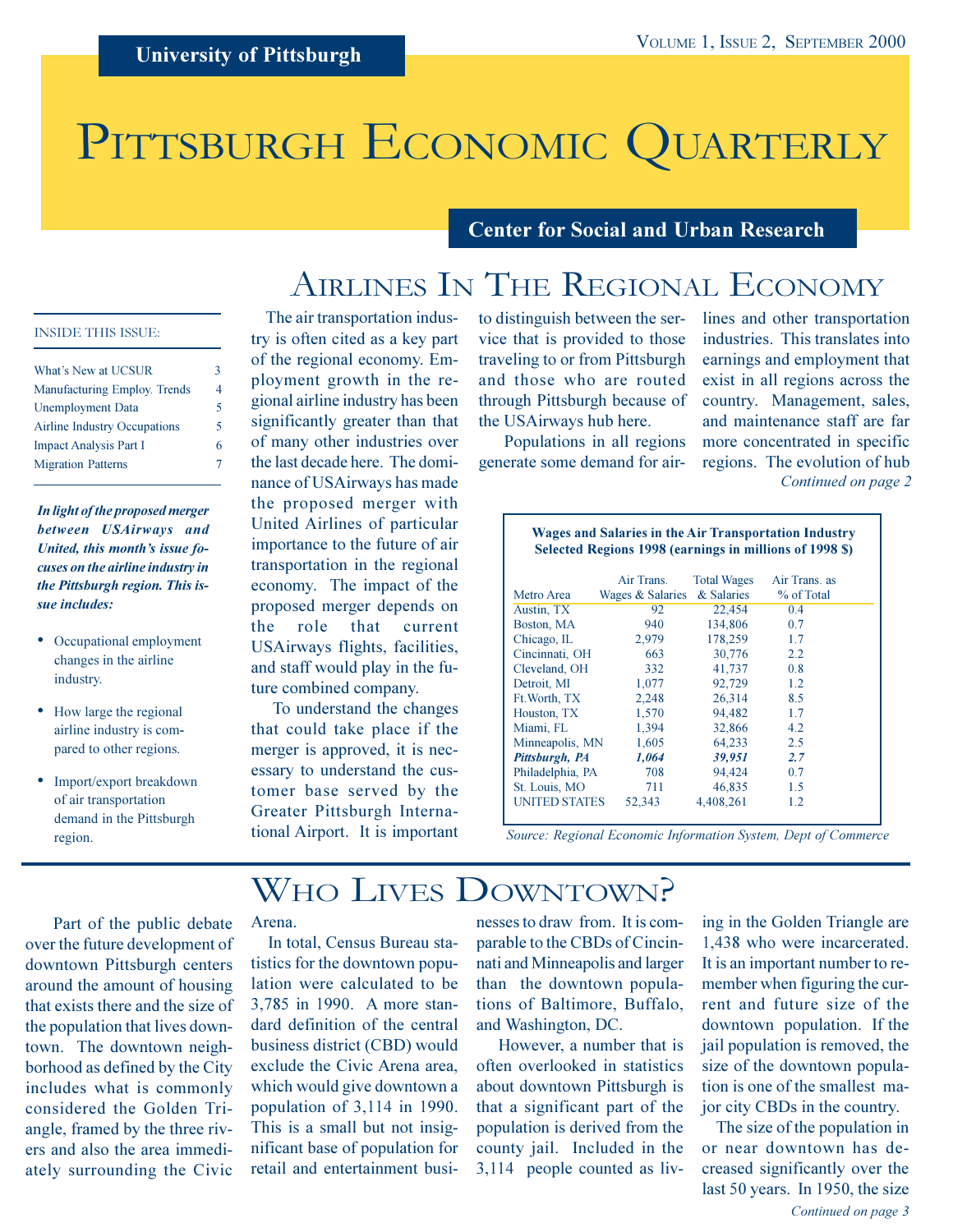# AIR TRANSPORTATION INDUSTRY (CONT)

### Continued from page 1

routing has added to the level of concentration of air transportation employment for certain areas. The resulting dispersion of employment gives airlines a varying degree of importance in regional economies across the United States. For Pittsburgh, the earnings derived from wages and salaries in the air transportation industry measured just over \$1 billion in 1998. This translates to 2.7% of total regional earnings. This is larger than many regions that do not have the same magnitude of flights and maintenance facilities that exist here. The share of airline related earnings in the regional economy is more than twice as high as the national average of  $1.2\%$ .

Some regions have airline industries that are relatively smaller than the national average. Cleveland has one of the smallest regional airline industries, which accounts for  $0.8\%$ of its economy.

Sales in the air transportation industry in the Pittsburgh region are estimated to be \$1.7 billion annually. The bulk of the demand that generates this business is outside of the region. The level of service provided by the air transportation industry to the local population was estimated at \$626 million in 1998 using regional models at the Center for Social and Urban Research. This is less than one-third of the value of total output of the regional air transportation industry. These regional exports were estimated at over \$1.2 billion in 1998. This high ratio between exports

and local demand for air transportation is not typical across the country and is the direct result of the concentration of flights and services here because of the regional hub of **USAirways.** 

Whether Pittsburgh maintains this level of concentration in airline employment is hard to forecast. Merger induced scale economies often lead to the elimination of duplicate services at many levels of an organization. With USAirways headquartered in Washington DC, the effect of losing key management jobs will be mitigated here. The worst case scenario would be a future United Airlines that does not use Pittsburgh as a major hub airport. If that were to happen, the question would be whether another airline would expand flights into the region as part of a new hub.

With a local population of under 2.5 million, local demand for air transportation only has a modest potential for increasing the total demand in the regional airline industry. A greater potential for future growth comes from the expansion of hub flights and the maintenance and other support services for a national airline system.

Much of this conjecture depends on the completion of the proposed merger. There are significant issues that may prevent the deal. Major mergers must be approved by the Federal Trade Commission (FTC), and the Department of Justice may sue under existing antitrust laws. The merger would be one of the largest in the history of the U.S. airline industry, but with multiple other car-

riers there is reason to believe that competition would still exist. This would be the basis for review by the FTC. The Justice Department would look in more detail at anti-competitive practices and has shown increased activity in recent years, including a suit against American Airlines pertaining to small, low cost competition at its Dallas hub. The possibility exists that the merger would be prevented from taking place or significantly altered from its current proposed form.

If the merger does not go through, the future of USAirways and, thus, the regional airline industry is not without some uncertainty. USAirways lost over \$200 million in its last fiscal year, and the success of building a new, low cost carrier -- Metrojet -- is unclear.



Source: Pittsburgh REMI Model, University Center for Social and Urban Research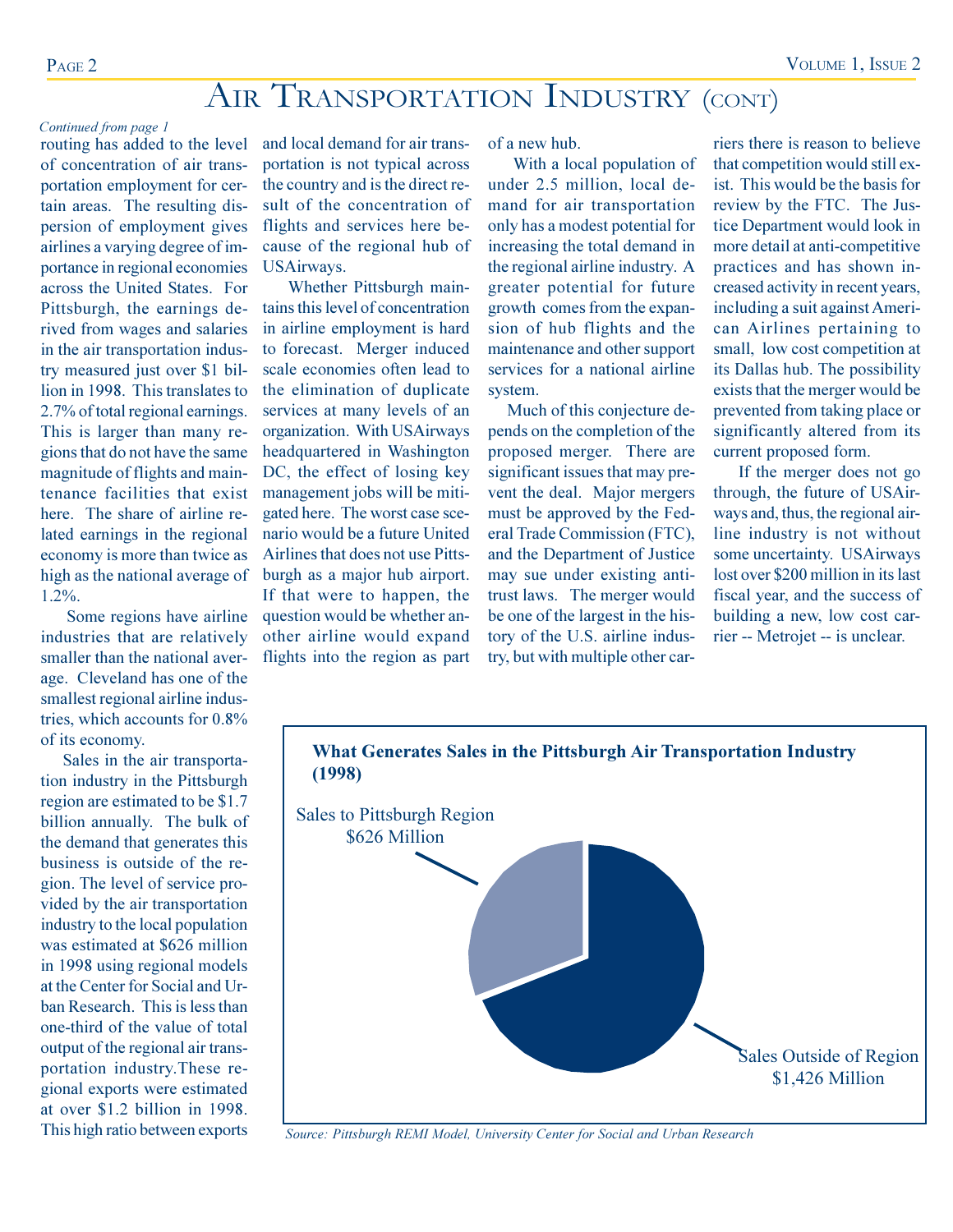# WHO LIVES DOWNTOWN (CONT)

### Continued from page 1

of the Golden Triangle/Civic Arena population was listed as 7,517 but dropped quickly to 2,111 when the Civic Arena displaced several thousand housing units and the people who lived in them from the Crawford Square section of the lower Hill District between 1958-1961.

One surprising statistic is that since 1960 the population of the downtown neighborhood actually increased by over 60% between 1960-1990. This is surprising only in that no other Pittsburgh neighborhood has experienced growth over that same time frame. This is a likely result of some new residential development down-

town over the past several decades, but mostly due to the expansion of the inmate population.

**Current population statistics** for the downtown region are hard to interpret because of the large number of inmates included in aggregate numbers. There exists almost no youth population downtown, with the percentage of under 18 measured at less than 1% of the total in 1990. The loss of housing units to the Civic Arena affected both minority and family housing disproportionately as can be seen by the comparison of age and minority composition of downtown over the years 1940-1990.

### **In Memorial**

**UCSUR Assistant Director Steven Manners passed away** on September 15, 2000. He was a beloved and key member of UCSUR for over 25 years. His career at the Center included work in almost all major projects. He was instrumental in the creation of the PEQ. He will be greatly missed.

### **Central Business District Populations Selected Cities 1990**

|                   | Size | HU     |        | Density |
|-------------------|------|--------|--------|---------|
| City              |      |        | Pop    |         |
| <b>Baltimore</b>  | 0.46 | 1,126  | 1,683  | 3,663   |
| <b>Boston</b>     | 0.87 | 5,241  | 8,861  | 10,218  |
| <b>Buffalo</b>    | 0.72 | 818    | 1,518  | 2,105   |
| Cincinnati        | 0.74 | 1,787  | 3,383  | 5,218   |
| Cleveland         | 1.71 | 3,184  | 5,380  | 3,143   |
| Minneapolis       | 0.62 | 2,046  | 3,388  | 5,437   |
| Philadelphia      | 2.10 | 33,461 | 45,214 | 21,538  |
| <b>Pittsburgh</b> | 0.56 | 1,001  | 3,114  | 5,597   |
| San Francisco     | 0.87 | 16,308 | 24,397 | 28,046  |
| Washington, DC    | 0.80 | 1,066  | 1,984  | 2,472   |
|                   |      |        |        |         |

CBD definitions from 1982 Census of Retail Trade.

HU= Housing Units. Size in square miles.

Demographic data from 1990 Census of Population and Housing.

|      | <b>Downtown Pittsburgh Population 1940-1990</b> |      |                                         |  |  |  |  |  |
|------|-------------------------------------------------|------|-----------------------------------------|--|--|--|--|--|
|      |                                                 |      | <u>Population % Minority % Under 18</u> |  |  |  |  |  |
| 1940 | 7,864                                           | 21.8 | 17.4                                    |  |  |  |  |  |
| 1950 | 7,517                                           | 28.4 | 15.3                                    |  |  |  |  |  |
| 1960 | 2,211                                           | 14.7 | 3.4                                     |  |  |  |  |  |
| 1970 | 3,679                                           | 7.7  | 2.9                                     |  |  |  |  |  |
| 1980 | 3,220                                           | 20.7 | 1.6                                     |  |  |  |  |  |
| 1990 | 3,785                                           | 32.5 | 0.9                                     |  |  |  |  |  |

### What's New at the University Center for Social and Urban Research (UCSUR)

The U.S. Department of Housing and Urban Development (HUD) granted the University of Pittsburgh a three year grant of \$399,702 to improve neighborhoods near its Oakland Campus. Sabina Deitrick, co-director of the Urban and Regional Analysis Program at UCSUR, is also co-director of this project, which will receive an additional \$483,700 in matching funds from the University and community groups.

UCSUR Director Richard Schulz will receive the Kleemeier Award for Studies on Social Behavior and Adult Development. The award will be presented November 18, 2000 at the 53rd Annual Scientific Meeting of the Gerontological Society of America in Washington, DC.

UCSUR Graduate Research Assistant **Jun Myung** was awarded a scholarship to attend the GIS Standard Workshop at the University of Illinois at Urbana-Champaign, further enhancing UCSUR's Geographic Information Systems (GIS) and environmental modeling capabilities.

Dr. Mi-Gyeung Yeum is visiting UCSUR for the 2000-2001 academic year as part of a project studying the politics of industrial restructuring and revitalization and will focus on a comparison of the Pittsburgh region with the Japanese Kitakyushi region.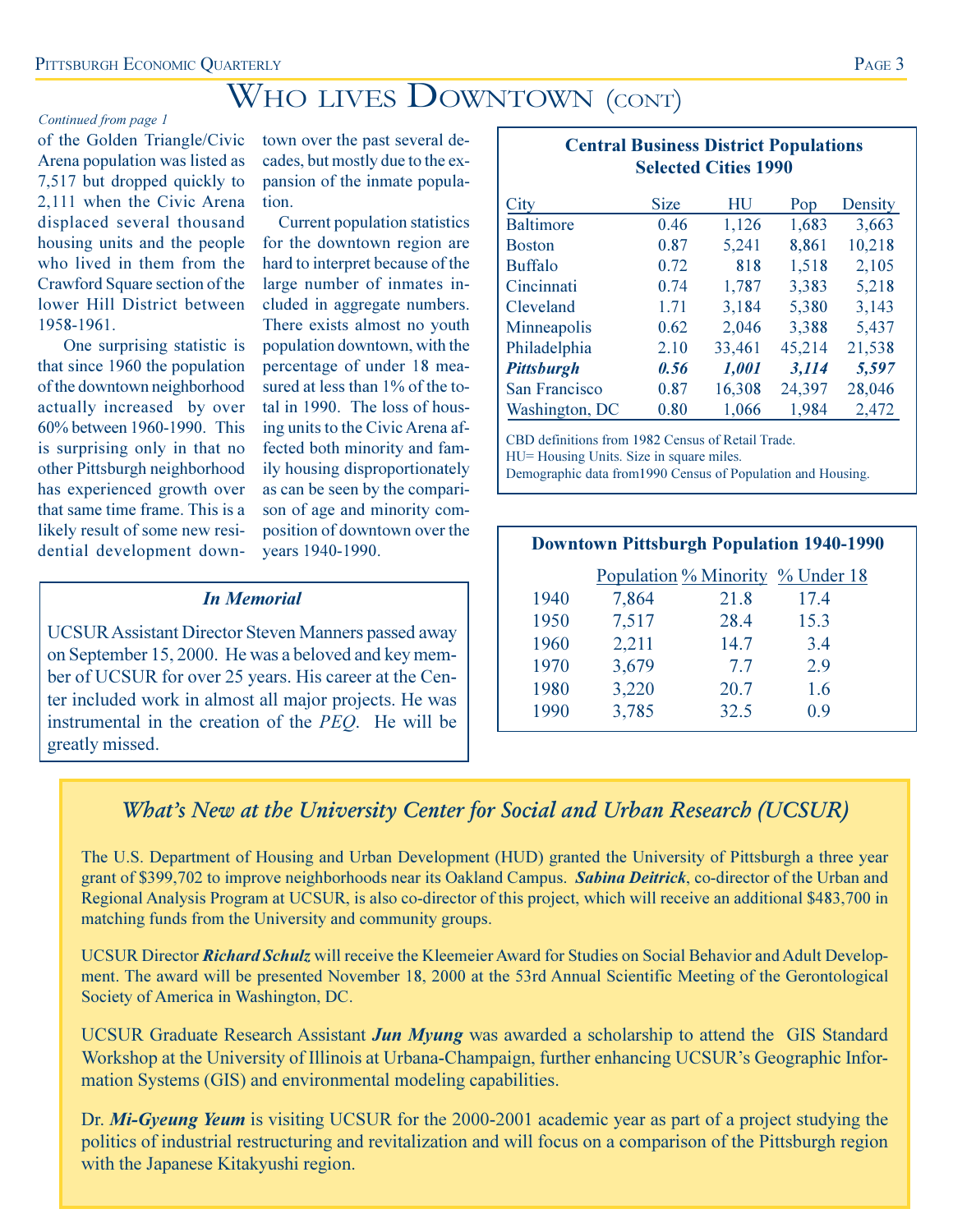| Pittsburgh MSA Region Manufacturing Employment By Sub-Sector 1995-2000* |        |        |        |        |        |        |           |               |
|-------------------------------------------------------------------------|--------|--------|--------|--------|--------|--------|-----------|---------------|
|                                                                         |        |        |        |        |        |        | Change    | $\frac{0}{0}$ |
| Sub-sector                                                              | 1995   | 1996   | 1997   | 1998   | 1999   | 2000   | 1995-2000 | Change        |
| Apparel & Other Textiles                                                | 1,700  | 1,600  | 1,700  | 1,500  | 1,400  | 1,400  | $-300$    | $-17.6%$      |
| Chemicals & Allied Products                                             | 9,700  | 9,500  | 9,900  | 10,400 | 9,900  | 10,300 | 600       | $6.2\%$       |
| Electronic & Elec. Equipment                                            | 7,900  | 8,600  | 10,300 | 11,600 | 12,500 | 13,300 | 5,400     | 68.4%         |
| <b>Fabricated Metal Products</b>                                        | 13,500 | 13,700 | 13,700 | 14,100 | 14,600 | 14,400 | 900       | $6.7\%$       |
| Food & Kindred Products                                                 | 7,000  | 6,800  | 6,700  | 6,900  | 6,800  | 6,900  | $-100$    | $-1.4\%$      |
| Industrial Machinery & Equip                                            | 18,800 | 19,800 | 20,500 | 20,800 | 19,500 | 19,700 | 900       | 4.8%          |
| Lumber & Wood, Incl Furniture                                           | 3,300  | 3,200  | 3,200  | 3,500  | 3,600  | 3,500  | 200       | $6.1\%$       |
| Paper & Allied Products                                                 | 3,000  | 3,000  | 3,100  | 2,900  | 2,900  | 2,900  | $-100$    | $-3.3\%$      |
| <b>Primary Metal Industries</b>                                         | 28,600 | 28,800 | 27,900 | 27,800 | 26,200 | 25,600 | $-3,000$  | $-10.5%$      |
| Printing & Publishing                                                   | 10,000 | 9,800  | 10,400 | 10,300 | 10,300 | 10,400 | 400       | $4.0\%$       |
| Stone, Clay, Glass Products                                             | 10,800 | 11,000 | 10,800 | 11,000 | 10,000 | 10,200 | $-600$    | $-5.6\%$      |

Source: Current Employment Statistics, PA Dept of Labor and Industry, PA Labor Market Information Database System (PALMIDS). \*Measured in July of each year. Pittsburgh MSA is composed of Allegheny, Beaver, Butler, Fayette, Washington, and Westmoreland counties.

# EMPLOYMENT CHANGES IN MANUFACTURING

Overall, manufacturing employment in the Pittsburgh Region would appear to have stabilized from its long-term decline during the 1990s. While total manufacturing employment for the region has been stagnant overall, it has not created significant job losses in recent years.

Despite the stable overall level of regional manufacturing employment, there are significant changes taking place within individual manufacturing subsectors. Most notably there is continuing decline in the traditional core parts of the regional economy, namely primary metals, and only minimal growth in chemical and industrial equipment manufacturing subsectors.

The strongest growth within regional manufacturing industries has been generated by the electronics and electrical equipment subsector. With growth of 5,400 jobs over the last five years, it more than offset the losses that took place over the same period in primary metals (-3,000) and stone, clay, and glass (-600) industries, which were the biggest losers. Without the expansion of jobs in electronics and electrical equipment firms, the overall level of manufacturing employment would have continued its long-term decline in the region.

There are few other growth sectors within manufacturing industries in the region. Industrial machinery and fabricated metals both grew by 900 jobs over the five-year period 1995-2000. These expansions represented cumulative growth of only  $4.8\%$  and  $6.7\%$ , respectively.

The expansion of 5,400 jobs in electronics was a far larger relative gain, representing an over 68% increase from 1995

levels of employment. Much of the expansion of the electronics industry in the region can be accounted for by the expansion of the Sony Plant in **Westmoreland County. Overall** employment at the plant itself has grown while at the same time attracting secondary job growth to the region due to goods and services needed as inputs.



Source: PA Dept of Labor and Industry, PA Labor Market Information Database System (PALMIDS)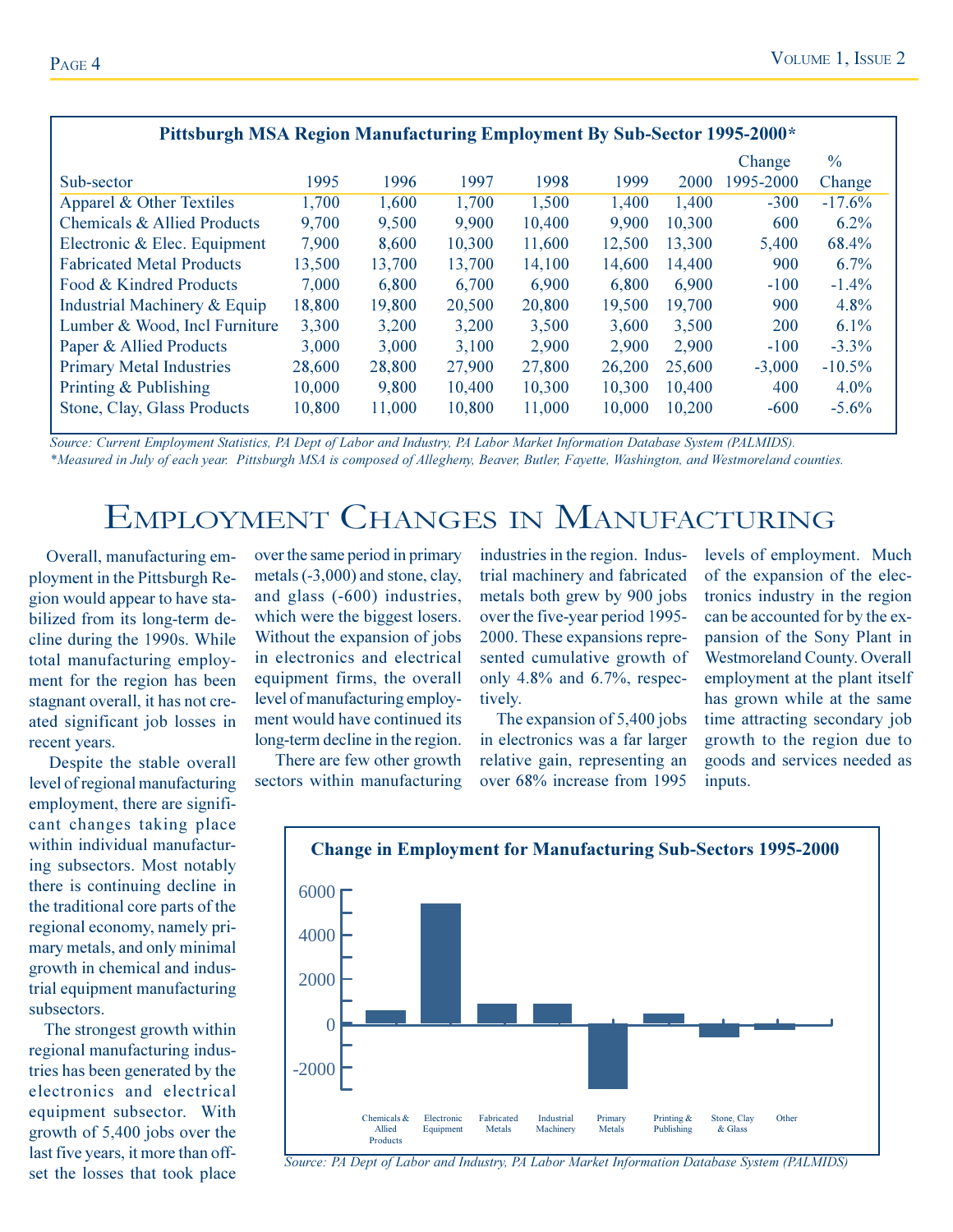# **UNEMPLOYMENT RATE DROPPED**

Preliminary unemployment rates for the Pittsburgh region dropped 0.3% in August 2000 from the previous month.

**Total employment in August** 2000 measured 1,116,300, which was slightly less than the  $1,120,200$  from a year ago. Over the same time period, the level of unemployment dropped from 49,600 to 45,400. These two numbers together represent the total labor force for the region, which dropped by 8,100 between August 1999 and August 2000. This drop is mainly the result of continuing net outmigration of workers from the region and the retirement of older workers as the population ages.

number of unemployed peaked at 48,800 in July. Summer unemployment surged with the ending of temporary employment of Census workers and

related workers. Students began to leave the workforce at the end of the summer, forcing down unemployment. Fall employment is anticipated to rise

During the summer, the seasonal layoffs of education as education related workers return to work. At the same time. construction employment in coming months will fall depending on the weather.

| <b>Regional Unemployment Rates By County</b> |     |                      |      |                  |               |
|----------------------------------------------|-----|----------------------|------|------------------|---------------|
|                                              |     | <b>Recent Months</b> |      |                  |               |
|                                              | May | June                 | July | $\text{Aug}_{n}$ | <b>Aug 99</b> |
| Allegheny                                    | 3.5 | 3.8                  | 3.8  | 3.6              | 4.0           |
| <b>Beaver</b>                                | 4.1 | 4.4                  | 4.5  | 3.9              | 4.7           |
| <b>Butler</b>                                | 3.4 | 4.1                  | 4.1  | 3.8              | 4.1           |
| Fayette                                      | 5.7 | 6.3                  | 5.9  | 5.5              | 5.9           |
| Washington                                   | 4.2 | 4.7                  | 4.5  | 4.5              | 4.2           |
| Westmoreland                                 | 4.3 | 4.8                  | 4.7  | 4.3              | 4.6           |
| <b>Pittsburgh MSA</b>                        | 3.8 | 4.2                  | 4.2  | 3.9              | 4.2           |

Source: PA Department of Labor and Industry p: preliminary, all data unadjusted for seasonal variation.

## OCCUPATIONS IN THE AIRLINE INDUSTRY

The air transportation industry is made up of more than just pilots and aircraft mechanics. Airlines employ a diverse set of occupations that are needed not only for the operation of the fleet of aircraft but the ground support and sales staffs that keep the airport running. Support and maintenance of the airport itself requires an even more expanded set of skills and workers.

The largest set of occupations in the air transportation industry is in administrative and related fields. Fully 25% of all jobs in the industry fit this definition. This may seem surprising, but not when it is realized that many of the ground support jobs at the airport actually fit this definition. This includes many of the staff that are responsible for check-in and boarding of the many flights

each day. Although it is one of ferent across occupations and the biggest occupation groups, time periods. The table indiit has also experienced the cates that the overall level of slowest growth in the level of job growth was much higher employment. Over the last 20 during the 1980s than the years, it has lagged all other 1990s. This pattern is similar major occupation groups in across all occupations, alcreating more jobs.

though to differing degrees. This is a slightly misleading sons across years difficult.

characterization in that there was a major reclassification of the location of jobs at then-USAir, which made it appear as if there was a 70% increase in local air transportation employment. This shift took place in 1989, which makes compari-

| The rate of job growth is dif- |  |  |  |
|--------------------------------|--|--|--|
|--------------------------------|--|--|--|

| <b>Estimated Employment By Occupation in the Regional Airline Industry, 1980-2000</b> |  |  |  |  |  |
|---------------------------------------------------------------------------------------|--|--|--|--|--|
|                                                                                       |  |  |  |  |  |

| Occupation                            | 1980 | 1990 | 2000  | 1980-1990 1990-2000 | <b>Percentage Change</b> |
|---------------------------------------|------|------|-------|---------------------|--------------------------|
| Executive, administrative, managerial | 244  | 623  | 1030  | 155                 | 65                       |
| Professional speciality               | 98   | 285  | 527   | 191                 | 85                       |
| Technicians and related support       | 556  | 1243 | 1791  | 124                 | 44                       |
| Marketing and sales                   | 89   | 254  | 457   | 185                 | 80                       |
| Administrative support                | 1542 | 3446 | 4967  | 123                 | 44                       |
| <b>Service</b>                        | 626  | 1633 | 2752  | 161                 | 69                       |
| Blue collar worker supervisory        | 112  | 275  | 440   | 146                 | 60                       |
| Mechanics, installers, repairers      | 589  | 1426 | 22.44 | 142                 | 57                       |
| Production                            | 33   | 76   | 114   | 130                 | 50                       |
| Motor vehicle operators               | 455  | 1163 | 1927  | 156                 | 66                       |
| Helpers, laborers, material handlers  | 523  | 1334 | 2203  | 155                 | 65                       |
| Other                                 | 190  | 483  | 805   | 154                 | 67                       |

Source: Pittsburgh REMI Model, University Center for Social and Urban Research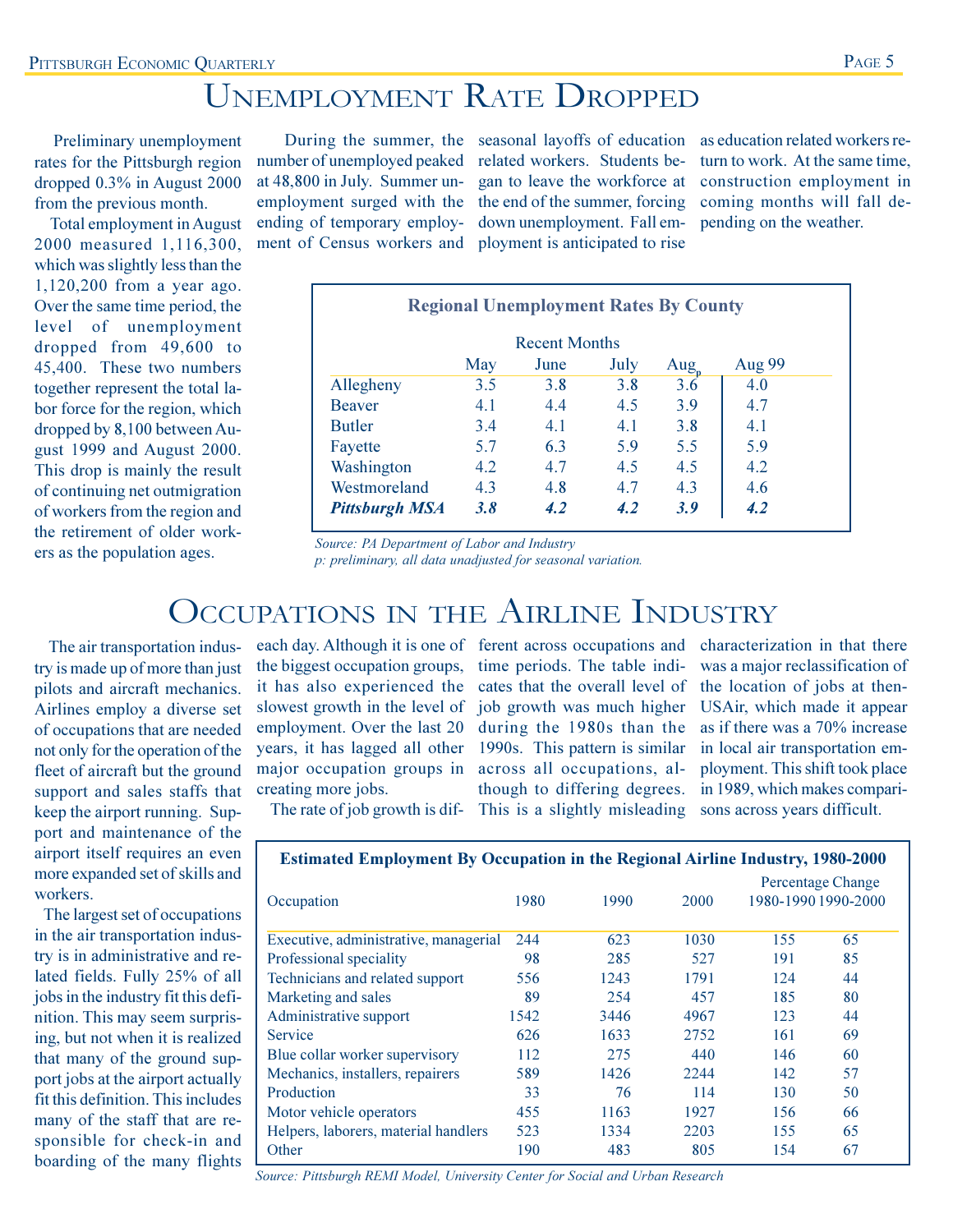# Economic Impact Analysis Part I: Industry Multipliers

ries of articles intended to highlight some of the technical aspects of economic impact analysis. This initial article will give a brief introduction of what economic impact analysis is as it pertains to the regional economy. It will focus on the effect of industry multipliers which are an important part of analyzing changes in the Economic impact region. analysis is a major part of public policy when it comes to evaluating economic development projects. For any specific change in a regional industry, the total effect on the regional economy usually extends to multiple other industries in the region.

The importance of an accurate measurement of that total effect is crucial to most decisions on economic development policy for the region and also in forecasting the effect of changes that are occurring now. The specific events that would warrant an impact analysis include any significant new investment in the region or major plant closing or downsizing. In the region, the projects that would warrant impact analysis include the new stadiums, the closing of the LTV steel plant in 1998, and the new operations centers for both PNC and Mellon banks

This article focuses on a key part of impact analysis: industry multipliers. Any specific project generates economic output in a specific industry. The total effect that a regional economy will experience is almost always more than the ef-

This is the first part of a se- fect in that one industry. The demand of intermediate goods and services is a major source of secondary job creation. For example, when a steel plant closes, the job losses extend to the businesses that sold goods to that plant.

> The patterns of input goods are specific to both an industry and a region. Manufacturing industries require significantly more input goods than do typical service or retail trade businesses. Different regions have a different set of intermediate goods suppliers. Thus, it makes a big difference how many jobs are created in Pittsburgh when a steel plant closes than when a steel plant closes in a region with a lower concentration of steel plants. For Pittsburgh, many of the supplies and services needed by the steel industry are also produced here, so the loss of those jobs would affect us as well. When a steel plant closes elsewhere, the same intermediate

goods jobs are lost, but they are more likely to be in a different region than where the plant was. The table below highlights what the calculated multipliers are for certain industries at the national level. Each of these industries (construction, primary metals, motor vehicles, retail trade, air transportation) have an impact on the demand for goods and services across all industries. The table shows how each dollar in new spending for the specified industry translates into new business across all industries. The total is always more than the marginal dollar itself and sometimes significantly more. The additional impact is derived from secondary impacts caused by input goods production and services that are also needed by the specified industrv.

The differences between manufacturing and services is apparent immediately. The table shows the distribution of new economic activity generated for each dollar of new demand in a specific industry. For the motor vehicle industry, the multiplier is 2.78, which means that for every dollar of new car demand produced, an additional \$1.78 was produced across a wide rang of industries.

For the motor vehicle industry, the bulk of the secondary demand produced was also in manufacturing, showing the large input requirements of that industry. There was also significant additional demand created in service and trade industries. Other industries had significantly smaller secondary job creation effects.

In future issues, this series will cover other aspects of economic impact analysis, including the role of regional purchasing coefficients, import/ export share of markets, and displacement effects of new investment on existing businesses in the regional economy.

### **Multiplier Effect Per Dollar of New Business Activity** Selected National Industries: Value of Total Goods and Services Demanded

|                           | <b>Industry with New Demand</b> |         |                 |        |              |  |  |
|---------------------------|---------------------------------|---------|-----------------|--------|--------------|--|--|
|                           |                                 | Primary | Motor           | Retail | Air          |  |  |
| Final Demand:             | Construction                    | Metals  | <b>Vehicles</b> | Trade  | <b>Trans</b> |  |  |
| Agriculture               | 0.017                           | 0.004   | 0.007           | 0.004  | 0.006        |  |  |
| Mining                    | 0.040                           | 0.119   | 0.035           | 0.014  | 0.088        |  |  |
| Manufacturing             | 0.527                           | 1.533   | 2.123           | 0.122  | 0.258        |  |  |
| Construction              | 1.013                           | 0.028   | 0.022           | 0.022  | 0.022        |  |  |
| <b>TPU</b>                | 0.095                           | 0.201   | 0.136           | 0.079  | 1.215        |  |  |
| <b>FIRE</b>               | 0.065                           | 0.060   | 0.083           | 0.121  | 0.087        |  |  |
| Retail+Wholesale Tra0.120 |                                 | 0.122   | 0.167           | 1.014  | 0.038        |  |  |
| <b>Services</b>           | 0.186                           | 0.130   | 0.194           | 0.132  | 0.165        |  |  |
| Government                | 0.011                           | 0.023   | 0.016           | 0.024  | 0.032        |  |  |
| <b>Total Effect</b>       | 2.074                           | 2.220   | 2.782           | 1.531  | 1.912        |  |  |

Source: Regional Input-Output Modeling System (RIMS II), Dept of Commerce, Bureau of Economic Analysis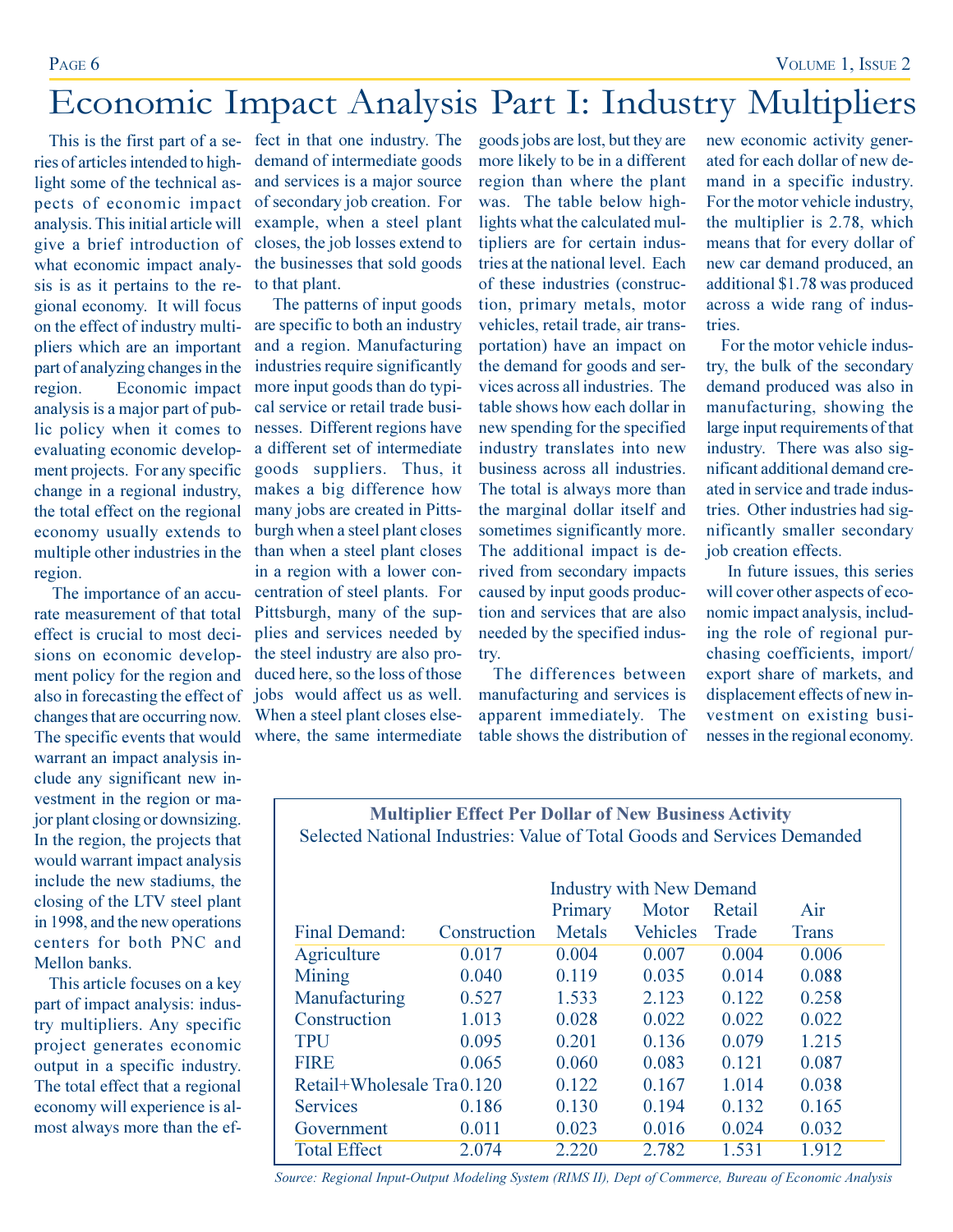# Where Do People Moving Out of Pittsburgh Go To?

The topic of migration has continuing interest in the region, which may explain the responses which the PEQ received to its focus on migration in its initial June issue.

The Center for Social and Urban Research has compiled additional data on migration from a unique data source. The IRS has a database of income tax filers who change their address each year. From these data, the IRS provides a total of how many people move between each pair of counties in the country. Compiling these data for the region allows for some detailed analysis of the migration flows in the Pittsburgh region, both in terms of the major source of people moving into the region and where people typically move to when they leave.

The figure below shows the major metropolitan regions where outmigrants from the Pittsburgh region have moved to in the most recent year for which data are available: March 1, 1998 through February 28, 1999. For the Pittsburgh region, outmigration is dominated by movement of people to areas relatively close to Pennsylvania. Half of all outmigrants from the metropolitan area move to other parts of Pennsylvania or to the bordering states of Ohio, New York, Maryland, West Virginia, and New Jersey. More people moved to Cleveland during this

time period than to all locations in California and Texas com**bined** 

Inmigration is equally dominated by people moving to Pittsburgh from relatively close regions. Top regions which people move to Pittsburgh from include Cleveland, Washington, DC, and the smaller Pennsylvania regions of Erie, Johnstown, and Sharon.

IRS data also allow for some comparison of the size of families that move between regions. For each group of county to county movers, the total number of IRS filings is available as is the total number of exemptions claimed for that same group. One result is that the average exemptions per filing is very different for the group that moved from Pittsburgh to Boston (1.5 exemptions per filing on average) and those who moved from Pittsburgh to Johnstown (1.9 exemptions per filing). This may be evidence of more families moving to Johnstown and more single movers going to Boston.

These data are useful sources of information for studying regional migration patterns. Additional information on regional migration can be obtained by calling the Center for Social and Urban Research (412-624-5442). More detailed migration data from the IRS can be found online at: www.pitt.edu/~ucsur/migration.html